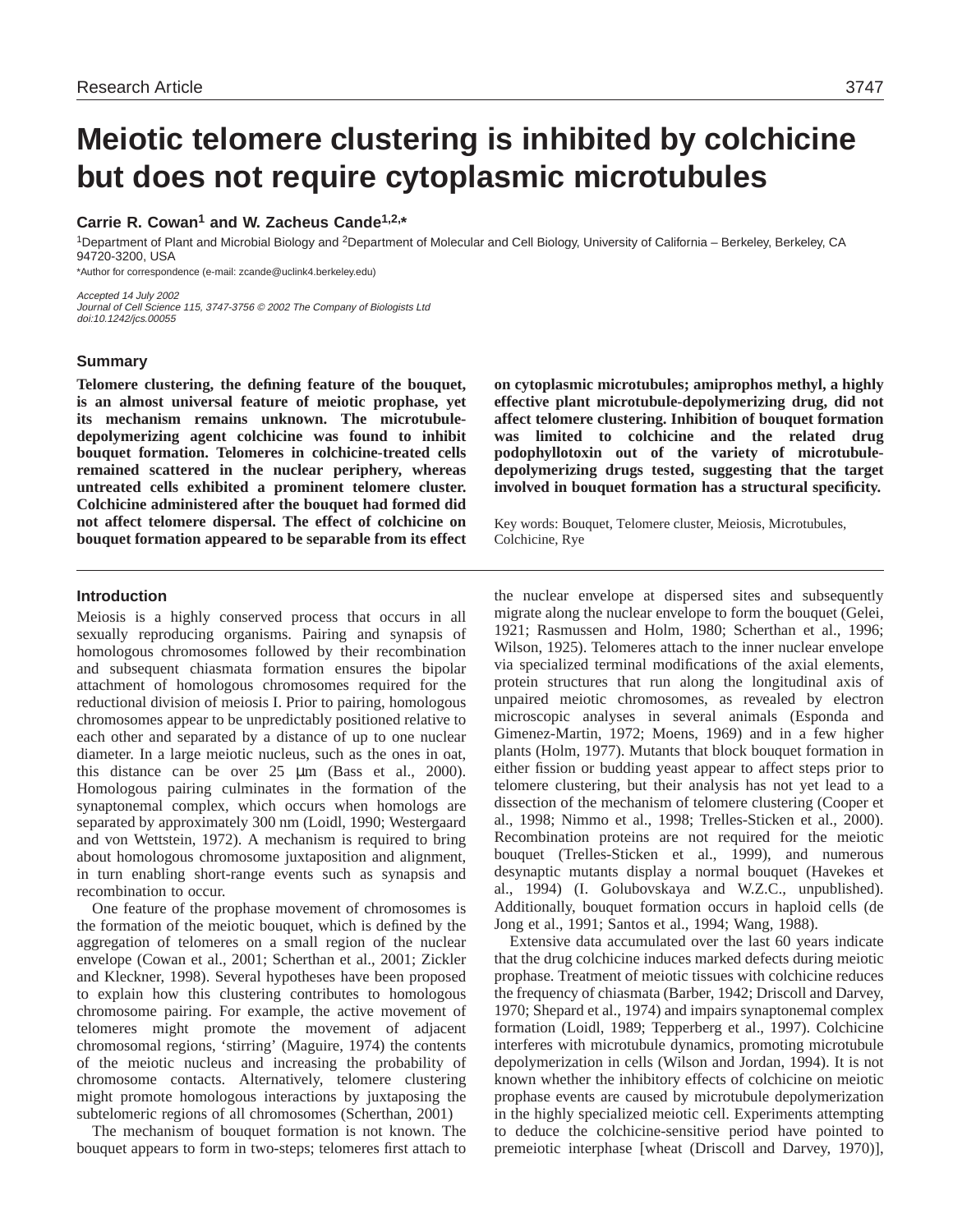#### 3748 Journal of Cell Science 115 (19)

early leptotene [garlic (Loidl, 1989)] and zygotene [lily (Shepard et al., 1974)].

Because of the proposed role of the bouquet in homolog juxtaposition and the colchicine-sensitive period coincident with the bouquet stage in some organisms, it is possible that the colchicine-sensitive process is bouquet formation. A failure of telomere clustering may result in unpaired chromosomes and consequently reduce both synapsis and recombination. This hypothesis is supported by evidence demonstrating that an isochromosome paired and synapsed normally in the presence of colchicine, although the remainder of chromosomes remained unpaired (Driscoll and Darvey, 1970; Driscoll et al., 1967; Loidl, 1989). The isochromosome, two homologous arms connected at the centromere, was postulated to need no active juxtaposition of homologous regions, as they are physically connected. It was concluded that only the movement of homologs into close proximity is sensitive to colchicine (Driscoll and Darvey, 1970). Although these and other experiments give intriguing hints that colchicine may affect the bouquet (see Zickler and Kleckner, 1998) there is no direct evidence to support this conclusion.

We have developed a new method of culturing *Secale cereale* (rye) anthers, the male reproductive organs of the plant, which allows temporal analysis of meiotic prophase and manipulation of meiotic events by drug treatments. Rye was chosen for our investigation because its chromosomes contain large blocks of heterochromatin in their subtelomeric regions (Lima de Faria, 1952), allowing easy identification of telomeres and thus the bouquet. In addition, *S. cereale* has readily identifiable meiotic stages through its chromatin morphology (Darlington, 1933). We show here that *S. cereale* meiocytes undergo normal bouquet formation in anther culture. To gain further insight into the mechanism of telomere clustering, we treated rye anthers in culture with microtubule-depolymerizing drugs. We demonstrate that the presence of normal cytoplasmic microtubule arrays is neither necessary nor sufficient for bouquet formation. We tested several drugs and found that the clustering of telomeres on the nuclear envelope is uniquely inhibited by colchicine and its close chemical relative, podophyllotoxin. Since colchicine's effect of inhibiting bouquet formation can be separated from its effects on cytoplasmic microtubules, the colchicine-sensitive target associated with telomere clustering may be a novel protein or a tubulin-related protein distinct from β-tubulin.

## **Materials and Methods**

#### Growth of S. cereale plants

*Secale cereale* cv. 'Blanco' plants were grown in the greenhouse (Berkeley, CA). Spikes containing flowers were used within 1.5 hours of harvesting. Anthers were dissected out of their florets on a dry glass microscope slide and transferred into culture medium within 1 hour. Only the pedicilate floret was used in all experiments.

## Anther culture

Preliminary anther culture experiments were performed on intact anthers. We were able to bisect the anthers longitudinally prior to placing them in culture medium, thereby increasing the starting number of synchronous meiocyte populations to six. There was no difference in the success rate of anther cultures performed with whole or halved anthers, and all subsequent experiments were performed on anther halves.

Upon removing anthers from the floret, the three anthers were sequentially cut down the connective tissue joining the locules, giving rise to two anther halves, each consisting of two locules. Upon bisecting an anther, the two halves were immediately placed into culture medium. Anther culture and fixations were performed in flatbottom 96-well plates, using 50 µl solution per well, and one anther half per well. After all anther sets had been placed into wells, 96-well plates were placed on a rotary shaker at 80 rpm and covered to keep the dishes dark. After the specified culture time at room temperature, anthers were fixed as described below. Anther culture medium consisted of 1× Murashige and Skoog medium (GIBCO), 3% sucrose, and  $1\times$  Murashige and Skoog vitamins (Sigma) at pH 7.

#### Duration of meiotic stages in vivo

Bennett et al. determined the duration of meiotic stages for *S. cereale* anthers in vivo (Bennett et al., 1971). Anther samples were excised from the plant over a time course and the meiotic stage determined cytologically. These experiments, however, were performed on plants growing at 20°C, whereas our anther culture experiments were conducted at room temperature (25°C) and are thus not directly comparable. In earlier work, Bennett et al. determined the duration of meiosis for *S. cereale*, although not the substages, at several temperatures (Bennett et al., 1972). Additionally, Bennett reported that in the angiosperms, changes in the total duration of meiosis generally result from proportional changes in all of the meiotic substages (Bennett, 1977). To compare our timing of leptotene with the work of Bennett et al. (Bennett, 1971), we made the following calculations on the basis of the above data. At 20°C, *S. cereale* meiosis lasted 2.12 days, whereas at 25°C, meiosis lasted 1.63 days (Bennett et al., 1972); thus meiosis proceeds 1.3 times slower at the lower temperature. Bennett et al. report that leptotene occurs over 20 hours at 20°C (Bennett et al., 1971). By dividing this value by the temperature-dependence ratio above (1.3), we would expect leptotene to last roughly 15.4 hours at 25°C.

#### Drug treatments

Initial drug concentrations were determined from values reported in the literature. Concentrations were tested in a spindle-function assay in cultured anthers. Either tapetal cell nuclear divisions (which occur when pairing is near completion) or meiosis I or II divisions were observed for accurate chromosome alignment (metaphase) and segregation (anaphase/telophase) by DAPI staining. Spindle function was used to determine the time required for drugs to exert their effects. Colchicine and amiprophos methyl (APM) resulted in failed mitosis after 3 hours of treatment (Table 1); all treatments were performed for a minimum of 6 hours.

All drugs were stored as  $100 \times$  stocks in DMSO at  $-20^{\circ}$ C. Colchicine (Sigma) stocks ranged from 1 mM to 500 mM. For inhibition of telomere clustering, 100 µM was consistently used. Efficient MT depolymerization required at least 1 mM colchicine. βand γ-lumicolchicine (Sigma), vinblastine sulfate (CalBiochem), podophyllotoxin (Sigma), trimethoxybenzene (ACROS) and 2 methoxy estradiol (Sigma) were prepared as 10 mM stocks. APM was a gift of L. Morejohn (University of Texas, Austin) and stored as a 2.5 mM stock. Drugs were diluted 1:100 in anther culture medium immediately prior to use. Control medium contained 1% DMSO.

#### Fixation

For fluorescent in situ hybridization (FISH) experiments, anthers were fixed for 1 hour in 4% paraformaldehyde in  $1 \times$  buffer A (80 mM KCl, 20 mM NaCl, 0.5 mM EGTA, 2 mM EDTA, 15 mM PIPES, 0.35 M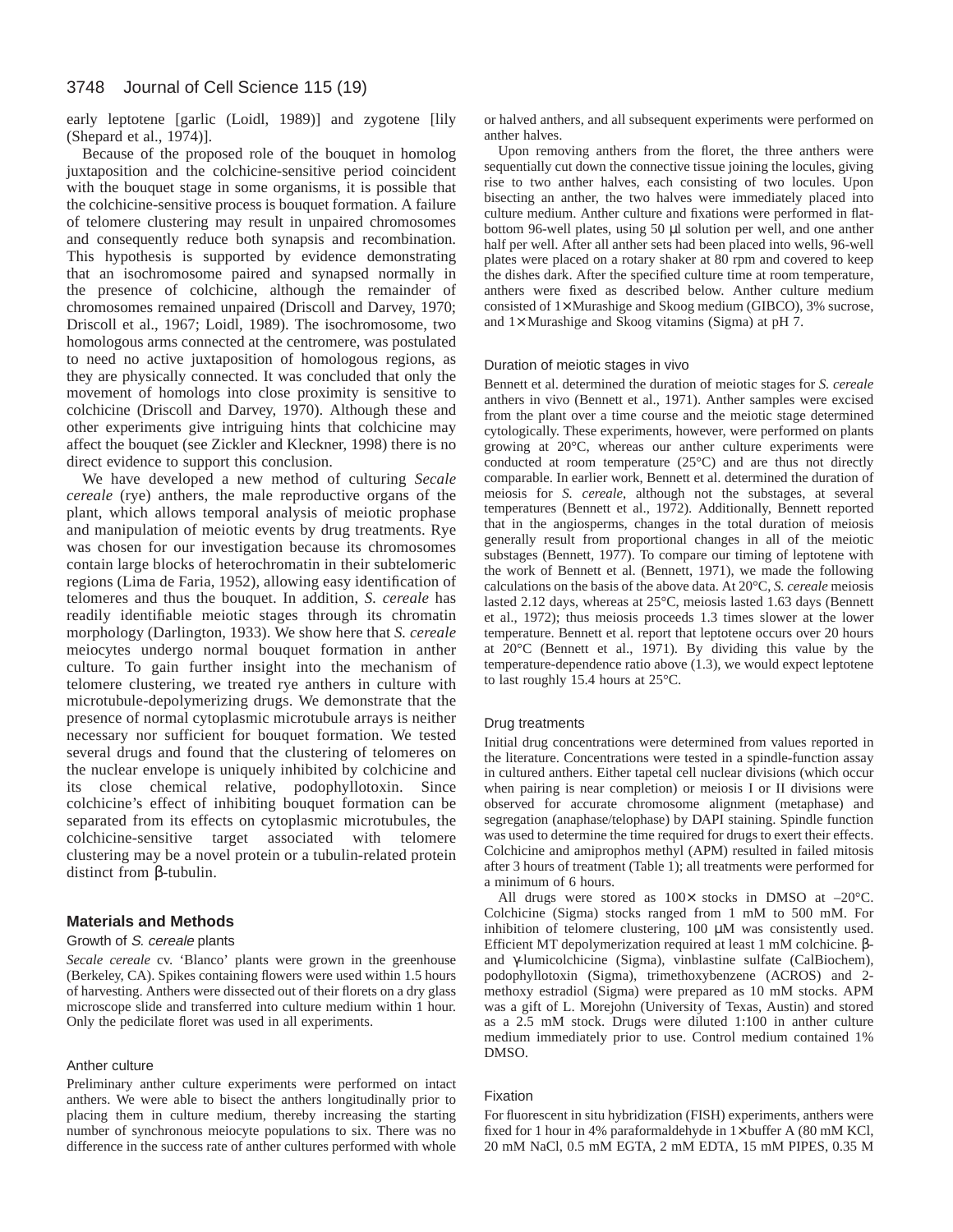## Colchicine inhibits meiotic telomere clustering 3749



**Fig. 1.** Meiotic prophase stages and timing of the bouquet in *Secale cereale* cv. 'Blanco'. Telomeres (green) were detected by FISH using a probe to the telomere repeat, and chromatin (red) was stained with DAPI. Single optical sections of meiotic nuclei are shown. (a) Premeiotic interphase, (b) leptotene and (c) zygotene. The bouquet is evidenced by the close spacing of the telomere FISH signals. (d) Pachytene. Bar, 10 µm.

sorbitol, 1 mM DTT, 0.5 mM spermidine, 0.2 mM spermine, pH 7.0) at room temperature. Anthers were subsequently washed in  $1\times$  buffer A and stored at 4°C.

For MT fixation, anthers were fixed in 8% paraformaldehyde in  $1\times$ PHEMS (60 mM PIPES, 25 mM Hepes, 10 mM EGTA, 2 mM MgCl<sub>2</sub>, 0.32 M sorbitol, pH 6.8) for 2 hours at room temperature (Chan and Cande, 1998). Anthers were subsequently washed in  $1\times$  PHEMS and stored at 4°C.

## FISH procedure

Meiocytes and associated cells from a single anther or anther half were embedded in 5% acrylamide polymerized between two coverslips. FISH protocols were essentially as described previously (Bass et al., 1997): prehybe I (1×SSC, 1×buffer A, 20% formamide), prehybe II (2×SSC, 35% formamide), prehybe III (2×SSC, 50% formamide). Coverslips were then incubated in hybridization solution (prehybe III plus approximately 200 ng probe) for at least 30 minutes (Bass et al., 1997). Coverslips were heated 95°C for 5.5 minutes, transferred to a humid chamber for incubation overnight at room temperature. Coverslips were washed in 1×PBS. Chromatin was stained with 3 µg/ml DAPI in 1×PBS. Coverslips were mounted in glycerol. Telomeres were detected using a probe to the telomere repeat (CCCTAAACCCTAAACCCTAAACCCTAAA) with either 5′ Cy-5 or FITC label (Genset, Paris).

#### Microtubule immunofluorescence

Meiocytes and associated cells were embedded in 5% acrylamide polymerized between two coverslips. Cell walls were then digested with 1.5% β-glucuronidase (from *Helix promatia*, Sigma) in 1×PBS for 15 minutes at 36°C. Coverslips were washed thoroughly with 1×PBS. A monoclonal antibody against sea urchin α-tubulin (a gift of D. Asai, Purdue University) was applied in 1×PBS at 1:500 dilution and incubated at room temperature overnight. Coverslips were washed in 1×PBS. Secondary antibody, Alexa488-conjugated goat anti-mouse IgG (Molecular Probes) at 1:50 dilution, was applied in 1×PBS and incubated overnight at room temperature. Coverslips were washed in 1×PBS. Chromatin was stained with 3 µg/ml DAPI, and samples were mounted in glycerol.

#### **Microscopy**

All images were acquired with an Applied Precision DeltaVision microscope system equipped with an Olympus IX70 inverted microscope. A 40× 1.35 NA UApo oil immersion lens was used for all experiments. Cells were imaged in three dimensions (xyz); z-axis sections were collected at 0.2  $\mu$ m spacing. Images were deconvolved using a standard conservative algorithm (Chen et al., 1995).

#### Modeling and quantification

Models of nuclei were created using the DeltaVision/softWoRx 3DModel program. The nuclear periphery was modeled on the outer edge of DAPI-stained chromatin. A single point was picked for each telomere detected by FISH; we attempted to pick the peak intensity of the signal. 3DModel data were imported into MATLAB (version 5.1.0.420, The MathWorks, Inc.) for analyses. Two measurements were calculated to determine the degree of telomere clustering: (1) all pairwise telomere-to-telomere distances, which are referred to as telomere distances; and (2) the minimum of all possible telomere-totelomere distances for each telomere, which are referred to as nearest neighbor distances. Nearest neighbor distances were used to judge small changes in telomere distributions. All distance measurements were normalized to the nuclear radius.

Telomere and nearest neighbor distances are presented as the distribution of means from individual nuclei in a given sample. All possible distances were calculated for a single nucleus, the mean of the distances for a single nucleus was obtained, and the mean distances from all nuclei in a sample were combined. Distributions (box-whisker plots) or means (*t*-test) are presented. Sample means (the mean of the mean distances) are described plus or minus the standard deviation. Differences were assessed at 99.9% confidence (*P*=0.001) using an unequal variance Student's *t*-test, unless indicated otherwise.

## **Results**

## Telomeres are tightly clustered in the bouquet during zygotene in Secale cereale cv. 'Blanco'

We first established guidelines for classifying the early meiotic stages in *S. cereale* cv. 'Blanco' using our fixation, staining and imaging procedures. Meiotic stages were defined by chromatin appearance in accordance with classic definitions (Wilson, 1925; Zickler and Kleckner, 1998) (Fig. 1). We found that chromatin morphology correlated closely with telomere distribution, nucleolar number and nuclear diameter throughout meiotic prophase. During the stages we examined, cells from a single anther were synchronous with respect to meiotic stage (Fig. 2b), as is true of most grasses, and thus the general descriptions provided are representative of all of the meiotic cells observed.

Premeiotic interphase nuclei (Fig. 1a) have uncondensed chromatin, unfused nucleoli and polarized but dispersed telomeres. Telomere polarization, perhaps indicative of a Rabl chromosome configuration, was suggested by telomeres that resided in one nuclear hemisphere and were located in the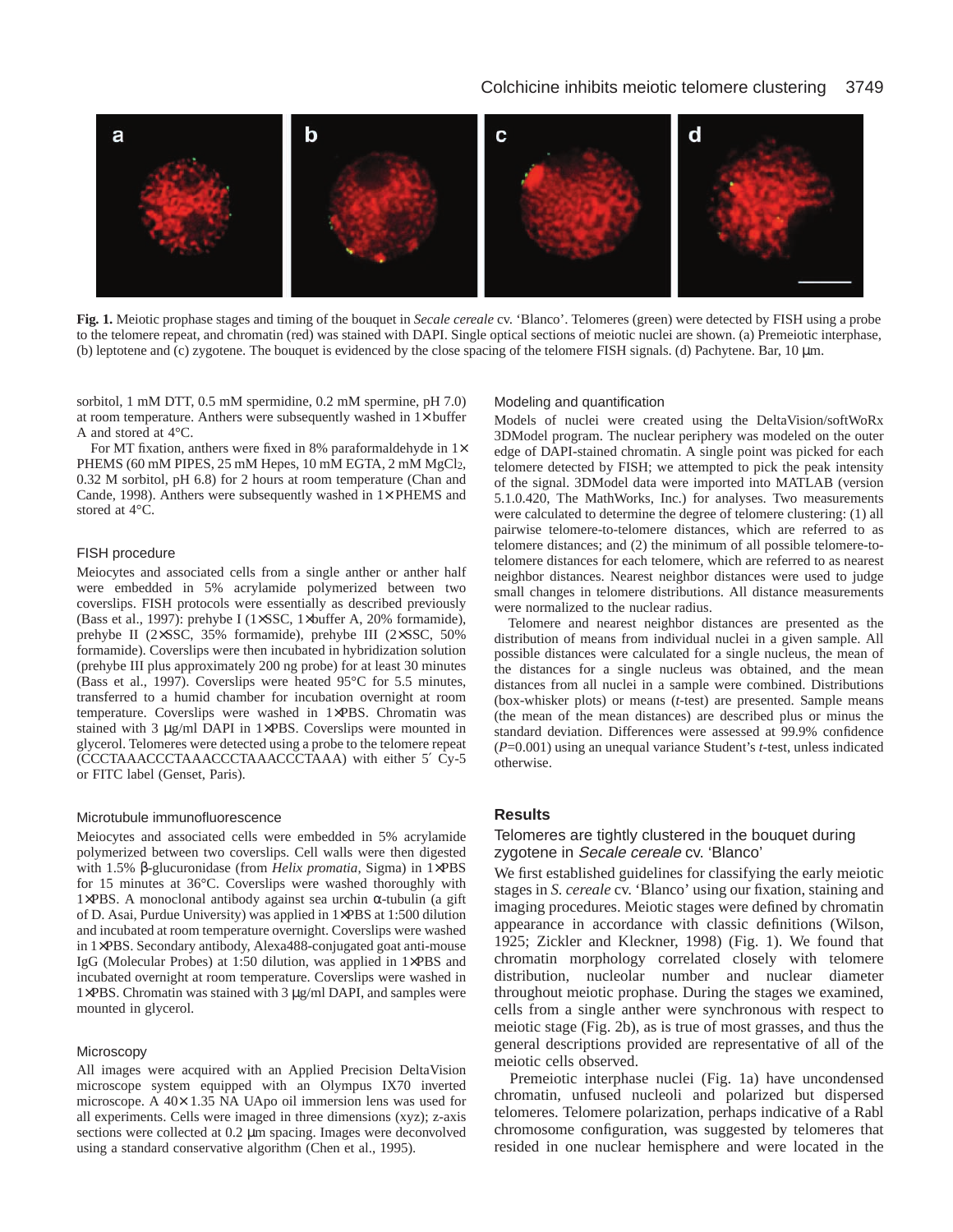

**Fig. 2.** (a) Diagram of rye plant and meiotic development and anther culture methodology. A single rye floret contains three anthers at an equivalent developmental stage. Meiosis occurs synchronously within a single anther and among the three anthers from one floret. The anthers are shown in yellow-green, and meiotic cells are depicted in blue. The meiotic cells cannot be observed through the anther wall; the diagram merely suggests their location. One anther half provides the time 0 control, whereas the halves of a second anther are put into culture. (b) Synchrony of meiosis in rye anthers. A projection of a 3D image of meiotic cells from a single anther. All cells appear to be in metaphase of the first meiotic division, as indicated by the presence of seven bivalents. Bar, 10  $\mu$ m.

nuclear periphery. Premeiotic nuclei could be distinguished from somatic nuclei in the anther because the diameter of the premeiotic nuclei was several micrometers greater than the diameter of somatic nuclei. Nuclei were defined as leptotene if they contained visible chromatin threads (Fig. 1b) of irregular widths. Telomeres were scattered in one half of the nuclear periphery in leptotene nuclei and nucleoli were unfused.

Nuclei were classified as zygotene if they contained two types of chromatin fibers (Fig. 1c): one regular chromatin thread with clearly visible edges, which is likely to represent the paired homologous chromosomes and a second fuzzyedged chromatin thread of irregular width, similar to leptotene chromosomes. Fully clustered telomeres were found predominantly during zygotene. The delineated chromosome threads were located in the nuclear hemisphere containing the bouquet, whereas the leptotene-like chromatin threads were found away from the telomere cluster site. This is a classic example of zygotene (Wilson, 1925), the chromatin thread morphologies most probably representing paired and unpaired chromosome territories. Nucleolar fusion appeared to take place during zygotene; nucleolar number varied during this stage even among meiotic cells from a single anther.

In pachytene nuclei (Fig. 1d), the chromosome threads were distinct throughout the nucleus, being both of equal width and regularly spaced. The telomere cluster was dispersed in pachytene, and telomeric heterochromatin was barely distinguishable from the rest of the chromosome, probably due to continued chromatin condensation.

In our analyses of meiosis in *S. cereale* cv. 'Blanco', we established that the bouquet is present during zygotene (Fig. 1c), as defined by the appearance of the chromosome fibers. Classic examples of the bouquet in organisms such as lily and salamander as well as more recent studies using model genetic organisms such as *Saccharomyces cerevisiae* and maize demonstrate that the telomere cluster is generally seen during zygotene (Scherthan, 2001). However, Mikhailova et al., studying a different inbred line of rye, place the formation of the telomere cluster in premeiotic interphase (Mikhailova, 2001). It is possible that either strain variations or the different fixation methods employed could account for this temporal discrepancy within *S. cereale*.

## Telomere clustering can proceed in an in vitro anther culture system

There are three anthers in each *S. cereale* floret (Fig. 2a), and each single anther contains several hundred meiotic cells. In rye, as in many grasses, the meiotic cells of a single anther are developmentally synchronous throughout meiosis (Fig. 2b); the three anthers of one floret are also meiotically synchronous (Fig. 2a). To establish the starting stage, one anther half was fixed immediately (time 0). The remaining anther halves were allowed to progress through meiosis in culture.

Experiments were initially evaluated for success by examining the chromatin morphology at time 0 and after various time periods of in vitro culture. Experiments were assessed for progression in meiotic stage between time 0 and the end of the culture period. Nuclei were scored for chromatin appearance, nucleolar number and relative nuclear diameter. Additionally, mitosis in the tapetal cells was monitored.

Indicators of unsuccessful anther culture were micronuclei, collapsed or shrunken nuclei, burst nuclei or aberrant chromatin appearance, most often decondensed chromatin. Distinguishing successful anther culture experiments was straightforward, as gross abnormalities were easily detected at the light microscope level. Anthers that were cultured for longer than 36 hours very rarely yielded normal-appearing nuclei in preliminary experiments; hence all experimental results described here were from experiments of 24 hours or less in duration. Since meiosis in *S. cereale* is more than one and a half days in duration at 25°C (Bennett et al., 1971), we were unable to obtain a complete meiotic sequence in any one experiment. However, the interval from premeiotic interphase to zygotene could be completed within 10-16 hours in our in vitro culture system (for example, Figs 3 and 6) (C.R.C. and W.Z.C., unpublished), and thus bouquet formation could be studied readily in cultured anthers.

Over the course of 95 experiments using optimized medium conditions and culture periods less than 24 hours, 29 successful experiments were performed, giving a success rate of approximately 30%. Successful anther culture experiments accurately approximated in vivo meiotic progression. Meiotic chromosome morphology of cells from cultured anthers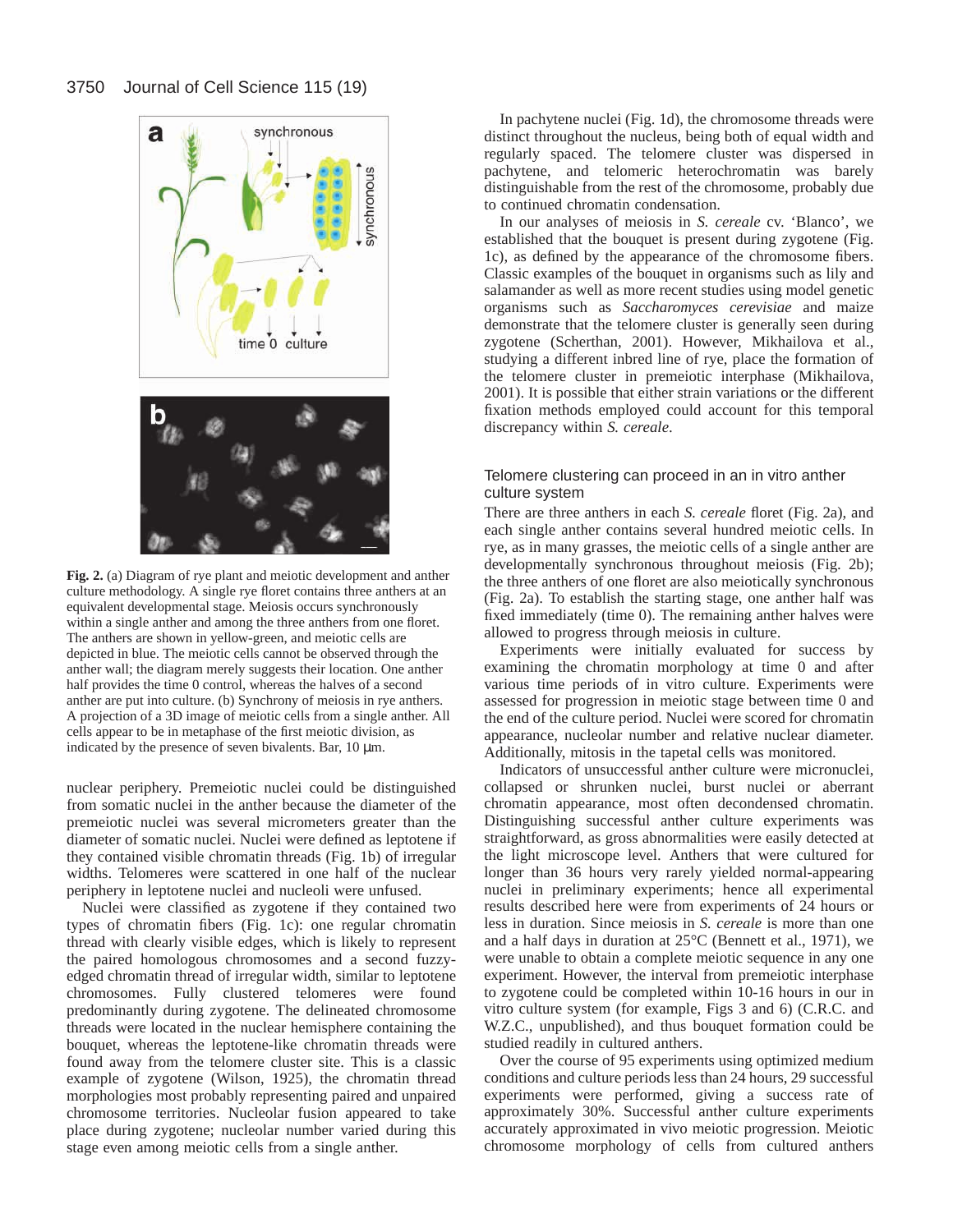**Fig. 3.** The effect of colchicine on telomere clustering. To convey the 3D architecture of the cell, the data corresponding to the entire nuclear volume (approximately 100 z-sections) was divided into quarters, and each quarter was projected into a single image (Bass et al., 1997). The resulting images are displayed sequentially. Control and 100 µM colchicine-treated anthers were cultured for 16 hours. Telomeres (green) were detected by FISH using a probe to the telomere repeat, and chromatin (red) was stained with DAPI. Bar, 10 µm.

appeared to be identical to that of meiotic cells from anthers taken directly from the plant (compare Fig. 3 control with Fig. 5 time 0). Meiotic cells of a single cultured anther (or anther half) remained synchronous throughout the culture period, evidenced both cytologically (data not shown) and by the small standard deviations for telomere distance measurements (discussed below). Failed anther culture experiments may result from mishandling of the tissue, leading to damage and general necrosis, or may be correlated with some unknown environmental factor, such as growth conditions

in the greenhouse that affect general anther health. The failure of meiotic progression in such cases appears to be an all or nothing response, affecting the entire meiotic cell population of an anther as opposed to a subset of cells. Our anther culture experiments suggested that the interval between premeiotic interphase and the bouquet stage, corresponding to leptotene, could be completed in 10-16 hours (see above). Importantly, the duration of leptotene we determined is in agreement with that obtained previously (Bennett et al., 1971) for the duration of *S. cereale* meiotic stages in vivo (15.4 hours; see Materials and Methods).

The drugs we initially tested in our investigation are known MT-depolymerizing agents, and monitoring spindle function provided a straightforward means of testing drug effectiveness. Anthers were split and the halves were placed in control or drug-containing medium. After 0.5, 1, 2, 3, 4 or 5 hours in culture, anthers were fixed and examined for indications of MT function. Colchicine and APM inhibited cell division after 3 hours of culture, as indicated by the failure of metaphase chromosomes to align in the spindle midzone or undergo anaphase chromosome separation in the drug-treated cells (Table 1). Control cells either exhibited normal metaphase alignment or had already completed division (Table 1).

## Colchicine inhibits meiotic telomere clustering

We investigated the effect of colchicine on bouquet formation. Colchicine is an effective MT depolymerizing agent in plants at millimolar or greater concentrations (Morejohn, 1991), while at 100 µM, its effects on MTs are less pronounced or undetectable (Liu et al., 1995). Previous experiments examining the effect of colchicine on meiotic prophase have used high colchicine concentrations (1-25 mM), which have the potential of toxic side effects. We assessed the concentration dependence of the effect of colchicine on



bouquet formation in the range from 25 µM-5 mM (data not shown). Colchicine was effective in inhibiting telomere clustering at concentrations as low as 25 µM in anther culture, although only a subset of cells were affected. All meiotic cells in an anther were affected at concentrations greater than 75 µM, and thus 100 µM colchicine was used in all subsequent experiments examining bouquet formation. Anthers containing premeiotic interphase or early leptotene cells were cultured in colchicine for 10-16 hours, allowing sufficient time for

**Table 1. Time required for drug effectiveness in untreated and treated anther co-culture**

| 5 mM colchicine (meiotic stage) |
|---------------------------------|
|                                 |
| Anaphase/telophase I            |
|                                 |
| Disorganized metaphase          |
| Disorganized metaphase          |
|                                 |
| Disorganized metaphase          |
| 25 µM APM (meiotic stage)       |
|                                 |
|                                 |
|                                 |
| Disorganized metaphase          |
|                                 |
|                                 |

The effect of microtubule-depolymerizing drugs on the meiotic divisions was used to assess the time required for the drugs to exert an effect on anther cultures. Single anthers were split longitudinally and the two resultant halves were placed into either control or drug-containing medium; anthers were cocultured for 0.5, 1, 2, 3, 4 and 5 hours. After fixation, chromatin was stained with DAPI, and the nuclei were viewed by fluorescence microscopy. The meiotic division stage was assigned on the basis of chromosome configurations and cellular architecture. Only one example is described for each time point, although several examples were obtained. Dyads are the products of the first meiotic division; tetrads are the products of the second meiotic division. Disorganized metaphase refers to metaphase-appearing chromosomes that are not aligned on a metaphase plate, a C-meiosis.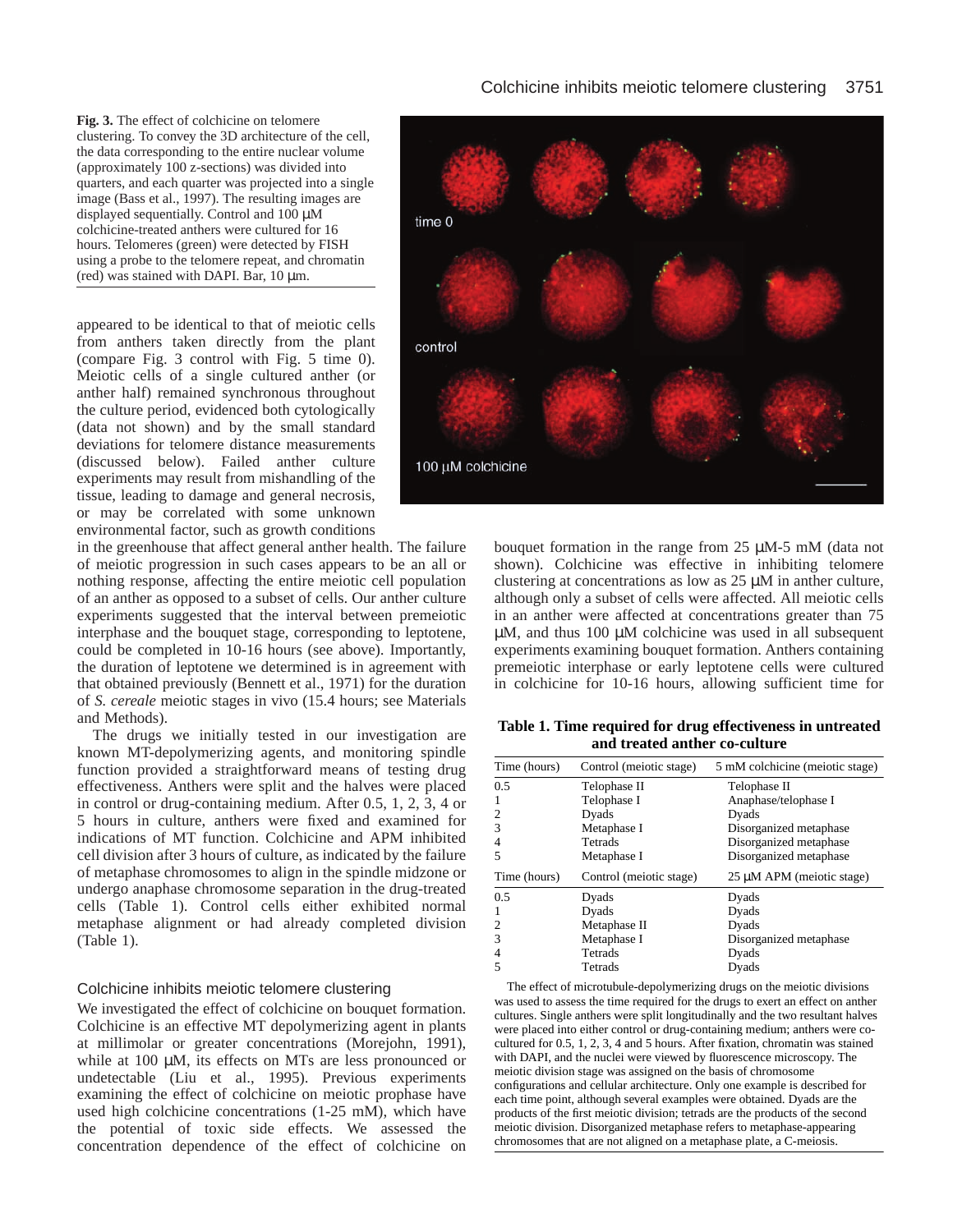mean telomere distances and (b) nearest neighbor distances are shown. Time 0, *n*=26; control, *n*=37; 100 µM colchicine, *n*=20. Boxes represent the second and third quartiles (50th and 75th percentiles); the bold line through the box is the median, and whiskers extend to the range.

bouquet formation (Fig. 3). At the beginning of these experiments, all meiotic cells exhibited dispersed telomeres. The telomeres were associated with the nuclear periphery and were polarized within the nucleus. At the end of the culture period, untreated nuclei showed a prominent telomere cluster, indicated by closely associated telomere FISH signals. Nuclei treated with either 5

mM or 100  $\mu$ M colchicine did not form a bouquet; telomeres remained dispersed. The telomere distribution in colchicinetreated cells was similar to that observed in time 0 cells; the peripheral localization and polarization of telomeres within the nucleus were retained after colchicine treatment. The results were similar for both colchicine concentrations.

Telomere distributions in colchicine-treated nuclei were analyzed by calculating mean telomere and nearest neighbor distances (see Materials and Methods) (Fig. 4a,b). The telomere distance (Fig. 4a) in nuclei treated with 100  $\mu$ M

colchicine for 10-16 hours (1.13±0.07, *n*=20) was not significantly different from telomere distances in time 0 nuclei (1.15±0.09, *n*=26). The mean nearest neighbor distance (Fig. 4b), however, differed slightly but significantly between time 0  $(0.30\pm0.05, n=26)$  and 100  $\mu$ M colchicine-treated (0.26±0.05, *n*=20) nuclei after 10-16 hours, indicating that limited telomere juxtaposition occurred in colchicine-treated cells.

## Colchicine does not inhibit telomere dispersal from the bouquet

To determine whether colchicine affected telomere dispersal as cells enter pachytene, anthers containing bouquet-stage cells were cultured with 100 µM colchicine for 14-18 hours, allowing sufficient time for telomere migration out of the bouquet (Fig. 5). Time 0 anthers showed a prominent telomere cluster. At the end of the culture period, both untreated and colchicine-treated nuclei were marked by dispersed telomeres. Thus, telomere movement resulting in bouquet dissolution did not appear to be affected by colchicine.

## Depolymerization of cytoplasmic microtubules does not inhibit telomere clustering

We wished to determine whether colchicine's inhibitory effect on bouquet formation was a result of cytoplasmic MT depolymerization. The



concentration of colchicine that exerts a maximal effect on bouquet formation  $(100 \mu M)$  was much lower than the concentrations commonly employed to affect MTs in plants (Morejohn, 1991), and cytoplasmic MT arrays were present in the meiocytes. However it was possible that these arrays were subtlety disturbed. Thus, we used APM, a highly effective MT depolymerizing agent in higher plants (Bajer and Mole-Bajer, 1986) and green algae (Collis and Weeks, 1978), to assess whether cytoplasmic microtubules were required for bouquet formation.



**Fig. 5.** The effect of colchicine on bouquet dispersal. Representative nuclei are displayed as sequential projections of the 3D nucleus as in Fig. 3. Control and 100 µM colchicine-treated anthers were cultured for 18 hours. Telomeres (green) were detected by FISH using a probe for the telomere repeat, and chromatin (red) was stained with DAPI. Bar, 10 µm.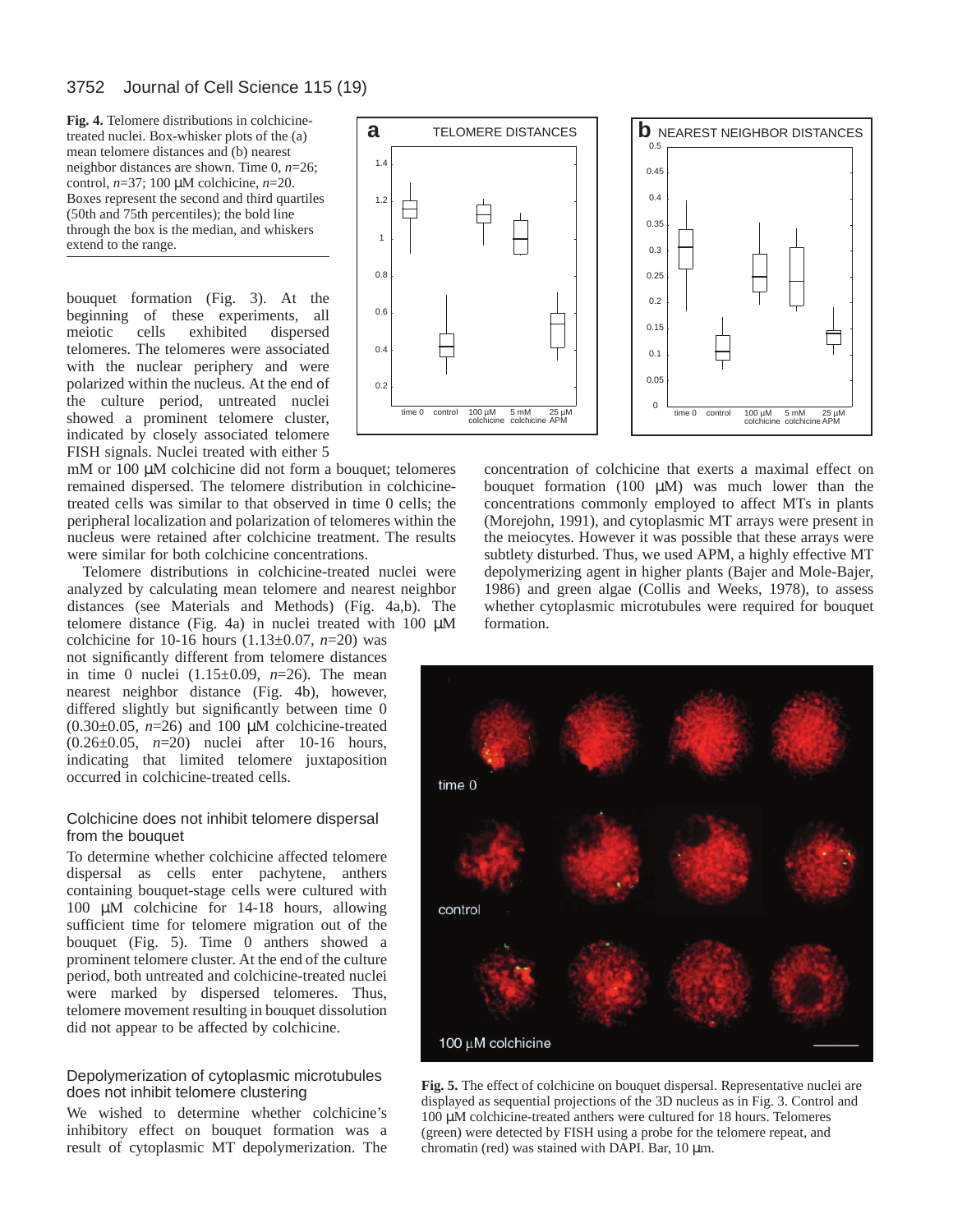To investigate the effect of MT depolymerization on telomere clustering, anthers in early meiotic prophase were cultured with 25  $\mu$ M APM for 12-16 hours, allowing for meiotic progression (Fig. 6). Time 0 nuclei displayed unclustered telomeres; telomeres were distributed over approximately half of the nuclear surface. Telomeres were fully clustered in both untreated and APM-treated nuclei after culture (Fig. 6). To determine whether colchicine and APM depolymerized cytoplasmic MTs during meiotic prophase at the concentrations used, we observed the organization of MTs after 15 hours of treatment with colchicine or APM (Fig. 7). Untreated meiotic cells exhibited an array of MTs asymmetrically distributed around the nucleus (Fig. 7a). Cells treated with 5 mM colchicine (Fig. 7c) or 25 uM APM did not have visible MTs (Fig. 7b). Cells treated with 100 µM colchicine (Fig. 7d) appeared to contain a normal MT array, although a few cells within the sample (less than 10%) appeared to have aberrant MT distributions (data not shown). We conclude that cytoplasmic MT arrays are not required for telomere clustering. This suggests that the inhibitory effects of colchicine on bouquet formation may not be mediated through cytoplasmic MT depolymerization.

## Bouquet inhibition is specific to colchicine and podophyllotoxin

We tested compounds structurally related to colchicine and additional MT-depolymerizing drugs for effects on the bouquet. The selected drugs (Table 2) were used to address three questions. (1) Are the bouquet target and tubulin pharmacologically identical? The β-tubulin molecule contains several distinct binding sites for anti-mitotic drugs. Colchicine and podophyllotoxin bind to one site, whereas vinblastine binds to another site (Wilson and Jordan, 1994; Hamel, 1996). (2) Is the colchicine A-ring sufficient for bouquet inhibition? Colchicine and podophyllotoxin contain identical methoxybenzene rings, and we wished to determine whether this ring was the only requirement for bouquet inhibition. 3 methoxy estradiol and trimethoxybenzene share the conserved ring, and 3-methoxy estradiol binds weakly to the colchicinebinding site on β-tubulin (Hamel, 1996). (3) Do toxic colchicine side effects, for example, interactions with membranes, result in a failure of bouquet formation? Lumicolchicine is a non-MT binding derivative of colchicine, with similar lipophilic properties, which should act as a control for the potential membrane-disrupting actions of colchicine.

Anthers containing meiotic cells in early prophase were treated separately with the various drugs and cultured for 12- 18 hours. Telomere distribution was determined by heterochromatin; MTs were judged by immunofluorescence, as described in Fig. 7. Time 0 anthers contained meiotic nuclei with dispersed telomeres. Untreated nuclei that exhibited clustered telomeres were compared with the drug-treated



**Fig. 6.** The effect of APM, a plant-specific microtubule-depolymerizing agent, on telomere clustering. Representative nuclei are displayed as sequential projections of the three-dimensional nucleus, as in Fig. 3a. Control and 25 µM APM-treated anthers were cultured for 14 hours. Telomeres (green) were detected by FISH using a probe to the telomere repeat, and chromatin (red) was stained with DAPI. Bar,  $10 \mu m$ .

nuclei to determine the presence or absence of the bouquet and cytoplasmic microtubules. Of the drugs tested, we found that only colchicine and the related compound podophyllotoxin inhibited telomere clustering. The remaining drugs had no obvious effects on bouquet formation even though several of the drugs disrupted cytoplasmic microtubules (Table 2). Importantly, the non-MT depolymerizing derivatives of colchicine, β- and γ-lumicolchicine, did not affect telomere clustering, suggesting that lipophylic-based side effects are an unlikely cause of bouquet inhibition.

# **Discussion**

Studies of bouquet formation have been hindered by the lack of an ideal experimental system. Mutants defective in telomere clustering are rare, and the organisms suited for in vitro studies are limited (Ito and Stern, 1967; Parvinen and Soderstrom, 1976). Isolated meiocytes have proven difficult to culture (Chan and Cande, 1998). There are difficulties in obtaining synchronous meiotic populations of cells, observing chromosome morphology in early meiotic prophase and/or detecting the bouquet. To avoid several of these complications, we have developed simple and effective in vitro conditions in which meiotic cells of explanted *S. cereale* anthers undergo normal meiotic development. Most previously described anther culture methods support haploid embryo development rather than maintenance of meiosis (Bhojwani, 1996). In our system, chromosome morphology and nuclear organization appeared normal after successful anther culture. Drugs elicited an effect after as few as three hours in culture, providing a means of manipulating meiotic prophase.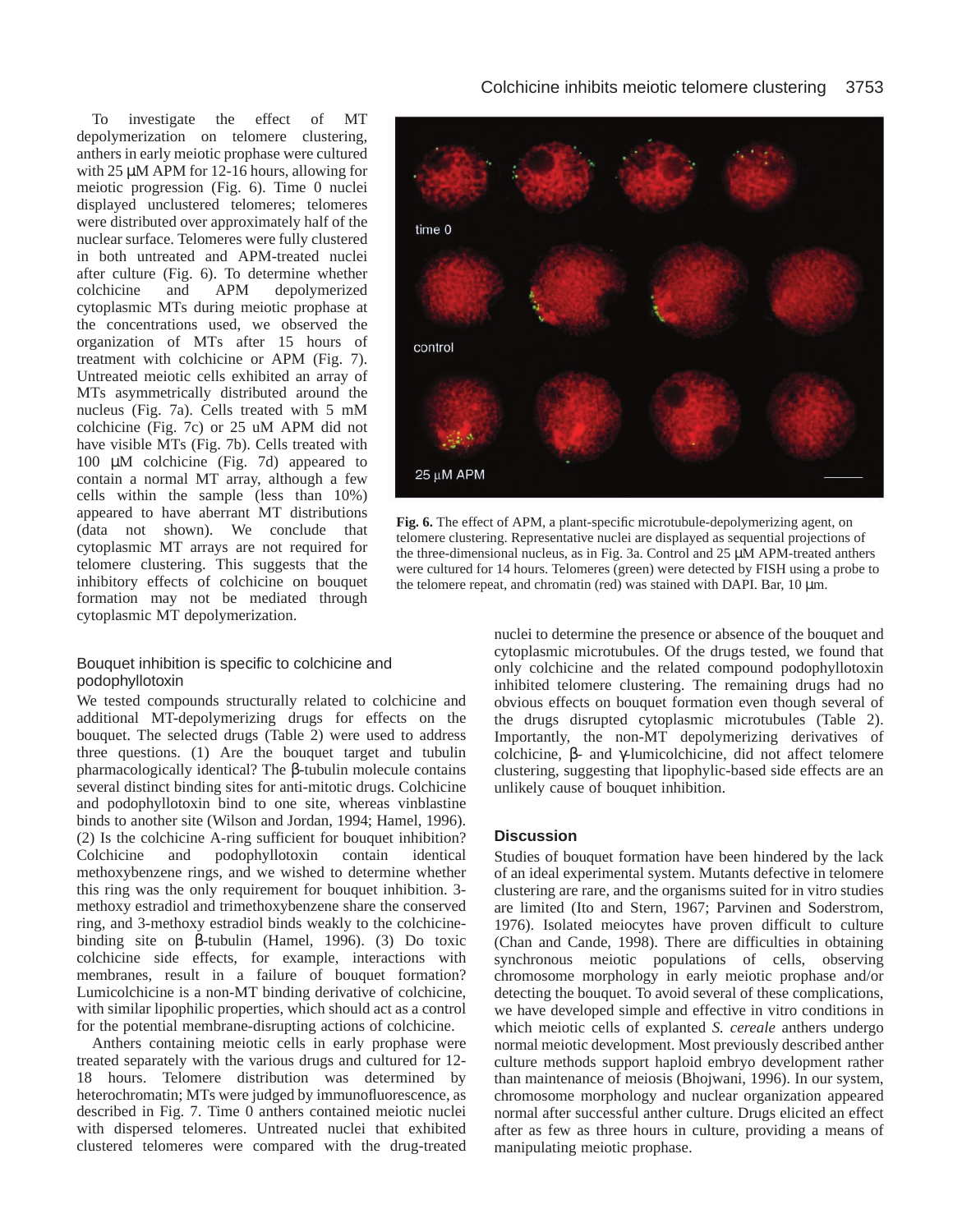

**Fig. 7.** The effect of colchicine and APM on cytoplasmic microtubule organization. MTs were detected using an antibody against sea urchin  $\alpha$ -tubulin. The cells shown are of roughly equivalent meiotic stages. (a) Control, (b) 25 µM APM, (c) 5 mM colchicine and (d)  $100 \mu M$  colchicine. Bar,  $10 \mu m$ .

Our experiments demonstrate that telomere clustering is sensitive to colchicine, although the failure of telomere clustering cannot be a direct consequence of the drug's effects on the cytoplasmic MTs. MT depolymerization and bouquet inhibition showed distinct differences in their concentrationdependent response to colchicine. Bouquet inhibition was observed with concentrations of colchicine (100 µM) that did not appear to affect the cytoplasmic MT organization in the meiotic cell. This distinction is only possible because of the relative insensitivity of plant MTs to colchicine (Morejohn, 1991), and thus experiments in animals would be unlikely to reveal this important detail. Further evidence of the independence of telomere clustering and the MT cytoskeleton was revealed by the finding that APM and vinblastine sulfate did not inhibit telomere clustering at concentrations that lead to microtubule deploymerization.

Colcemid, a colchicine derivative, inhibits meiotic prophase chromosome movements (Salonen et al., 1982). Zygotene chromosomes in rat spermatocytes exhibit oscillatory and rotational movements (Parvinen and Soderstrom, 1976); however, these movements do not occur in the presence of colcemid (Salonen et al., 1982). The chromosome movement was unaffected by vinblastine. The drug sensitivity of zygotene chromosome movements in the rat is similar to our observations regarding the specificity of the inhibition of telomere clustering by colchicine-related drugs. This observation suggests that the colcemid-sensitive chromosome movements in rat spermatocytes at zygotene are likely to be related to the chromosome movements associated with telomere clustering.

Prior to our study, there was intriguing evidence that colchicine inhibited *premeiotic* telomere clustering in *S.*

*cereale* (Bowman and Rajhathy, 1976). The fusion of large subtelomeric heterochromatic regions of the rye chromosomes was blocked in early premeiotic interphase by 5 mM colchicine treatment. The authors found, however, that bouquet formation was unaffected (Bowman and Rajhathy, 1976). The different fixation methods employed or alternative staging criteria might have lead to this discrepency. We detected no evidence of premeiotic telomere clustering in *S. cereale* (other than a persistent telomere polarization; Fig. 1) and conclude that colchicine exclusively blocked formation of the zygotene bouquet in our analyses.

Only colchicine and the related compound podophyllotoxin appeared to inhibit bouquet formation, whereas vinblastine and APM caused MT depolymerization but did not affect telomere clustering. Colchicine and podophyllotoxin have been shown to bind to the same site on β-tubulin, whereas vinblastine and APM bind elsewhere on the tubulin dimer (Morejohn, 1991; Wilson and Jordan, 1994). The non-MT binding derivatives of colchicine, β- and γ-lumicolchicine, and 2-methoxy estradiol and trimethoxybenzene, which share part of the ring structure of colchicine and podophyllotoxin, did not affect telomere clustering, suggesting that a specific colchicine-binding target with similarities to β-tubulin is required.

The results presented suggest the colchicine target involved in telomere clustering is not the cytoplasmic MT cytoskeleton. It is necessary to consider other potential targets. The similarity in specificity of colchicine for β-tubulin and the bouquet target suggests that the bouquet target may be a specialized non-MT tubulin, such as membrane-associated tubulin (Stephens, 1986) or a tubulin-related protein. Palmitylation of tubulin promotes tubulin association with membranes (Stephens, 1986); however, this process in vitro is inhibited by many drugs that promote microtubule depolymerization, including not only colchicine but also vinblastine and nocodazole (Caron, 1997). The drug sensitivity and the roles of the recently identified

**Table 2. The effects of microtubule-depolymerizing drugs on telomere clustering and microtubule integrity**

|                                               | Bouquet | Microtubules |
|-----------------------------------------------|---------|--------------|
|                                               |         |              |
| Colchicine and structurally related compounds |         |              |
| 5 mM colchicine                               |         |              |
| $100 \mu M$ colchicine                        |         | $^+$         |
| 100 µM lumicolchicine                         | $^+$    | $^+$         |
| 100 μM podophyllotoxin                        |         | $^{+}$       |
| 100 μM trimethoxybenzene                      | $^+$    |              |
| 100 μM 2-methoxy estradiol                    |         | nd           |
| Other MT-depolymerizing drugs                 |         |              |
| 100 µM vinblastine                            |         |              |
| 25 µM APM                                     |         |              |

A number of microtubule-depolymerizing drugs were tested for their ability to affect the telomere cluster. The effectiveness of many of the included drugs has not been tested in plants and thus concentrations employed were estimates on the basis of related compounds. + indicates that the telomeres clustered or that intact MTs were present and/or functional during chromosome segregation; – indicates that the bouquet was not observed or that MTs were depolymerized and/or non-functional during chromosome segregation. MTs were not investigated in 2-methoxy-estradiol-treated cells, indicated by 'nd'. The results of β- and γ-lumicolchicine treatments were the same and thus are described as 'lumicolchicine' in the table. For all drugs, at least 25 cells were assessed. The drug was scored as  $+$  or  $-$  if greater than 90% of the population showed the phenotype. Drugs were tested in a minimum of 10 experiments, with the exceptions of trimethoxybenzene and 2-methoxyestradiol, for which only two experiments were performed.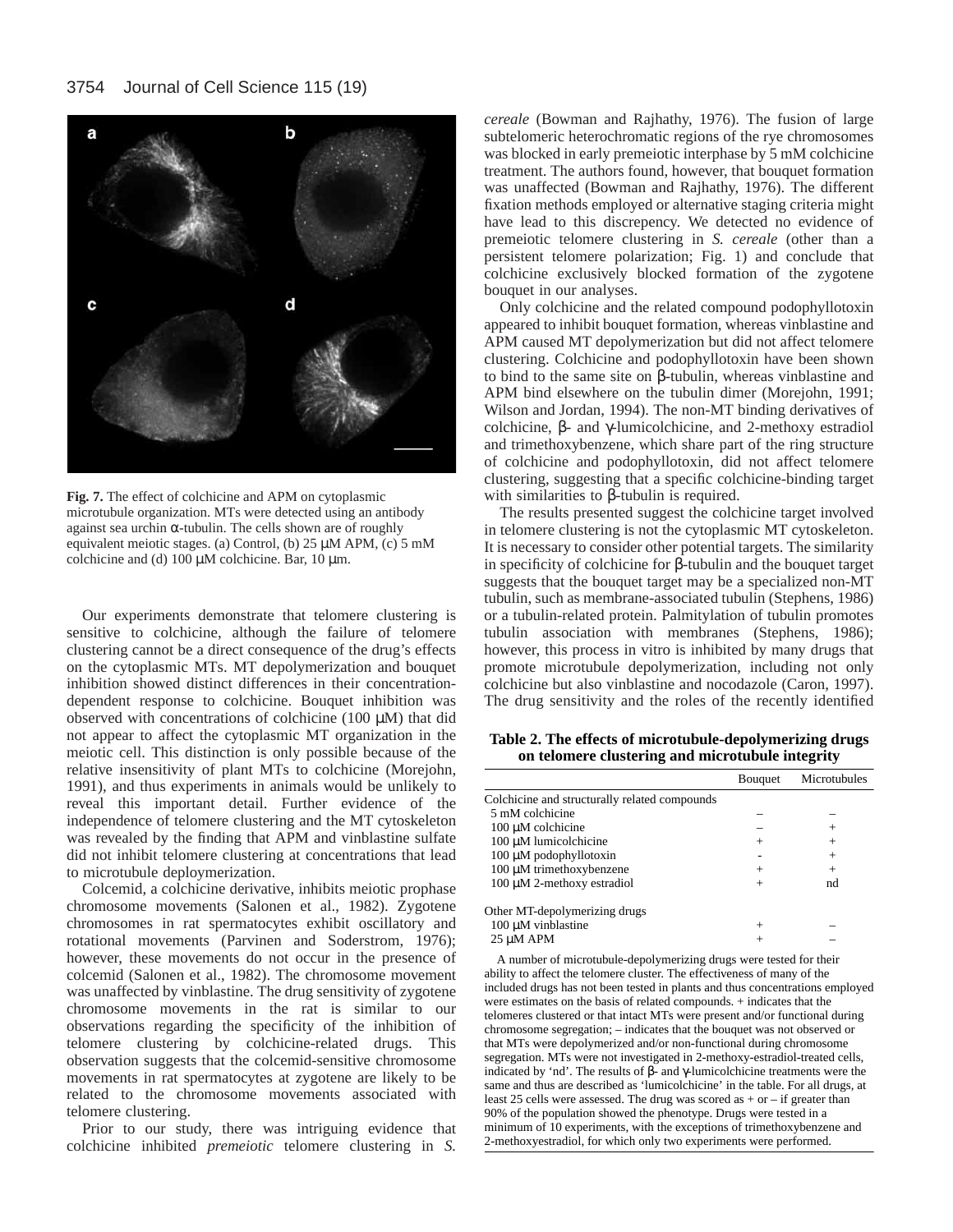δ-, ε-, ζ- and η-tubulins (Dutcher, 2001) remain to be elucidated, especially in the context of the meiotic cell cycle. One of these proteins may be involved in bouquet formation and be sensitive to colchcine. Finally, it is possible that the target is not related to tubulin. Although colchicine disruption of non-microtubule targets and processes are usually also affected by lumicolchicine, Weiner et al. have recently demonstrated that colchicine but not lumicolchicine is an antagonist of gamma-amino-butyric acid (GABA) A receptor function (Weiner et al., 1998). This is an example of a nontubulin target with drug-binding specificity similar to that of bouquet inhibition.

Colchicine-induced non-specific membrane damage or changes in nuclear architecture are unlikely to be the cause of bouquet inhibition. Although colchicine binds to cellular membranes at high concentrations (Stadler and Franke, 1974), the bouquet formed normally in lumicolchicine-treated cells, suggesting that the effect of colchicine was specific and not a result of its lipophilic properties. Bouquet dispersal proceeded normally in colchicine-treated cells, demonstrating that colchicine does not affect all telomere movements on the nuclear envelope. By light microcopy, there were no cytological indications of damage after colchicine treatment.

An early step in bouquet formation is a rearrangement of nuclear pores around the nuclear envelope. This has been demonstrated in a variety of meiotic cells, including mouse and human (Scherthan et al., 2000) and lily (Holm, 1977) cells. We have shown that the spatial redistribution of nuclear pores around the nuclear envelope that accompanies bouquet formation in *S. cereale* occurs normally in meiotic cells treated with 100  $\mu$ M colchicine (Cowan et al., 2002). It appears, therefore, that colchicine targets a specific step in telomere clustering rather than other changes in nuclear envelope architecture that may accompany or be required for telomere movement

Telomeres in colchicine-treated nuclei were located in the nuclear periphery, and thus colchicine appeared to block the lateral movement of telomeres on the nuclear envelope rather than alter their association with the nuclear envelope. However, the persistent Rabl organization of *S. cereale* chromosomes and the large blocks of subtelomeric heterochromatin may predispose rye telomeres to reside near or on the nuclear envelope even in the presence of colchicine (Hochstrasser et al., 1986). Our finding that minimal telomere clustering appeared in colchicine-treated nuclei, as shown by the formation of telomere miniclusters and by the shift to smaller nearest neighbor distances (Fig. 4b), suggests that some telomere movement occurs despite the ultimate failure of bouquet formation. The formation of miniclusters, small groups of telomeres, was also observed in untreated leptotene nuclei (Fig. 1b). We suspect that minicluster forrmation observed in colchicine-treated cells represents an intermediate in bouquet formation. We have not determined whether the miniclusters are random telomere associations or reflect a step in homologous chromosome recognition.

In summary, we have demonstrated that colchicine specifically inhibits bouquet formation. Since colchicine has been shown in many different meitoic cells to disrupt the pairing of homologous chromosomes and their subsequent synapsis, our results strongly suggest that the clustering of telomeres on the nuclear envelope during meiotic prophase

plays an essential role in homologous chromosome pairing. By bringing homologs into proximity with an appropriate alignment, the bouquet is likely to promote timely synapsis. The mechanism of telomere movement on the nuclear envelope during bouquet formation is unknown; however, our analyses demonstrate that bouquet formation can occur in the absence of cytoplasmic microtubules. Our observations suggest that the mechanism for generating the chromosome movements associated with bouquet formation may be autonomous to the nucleus rather than being generated by the cytoplasmic cytoskeleton.

We thank P. Carlton for several MATLAB programs and expert advice on analyses, and Abby Dernberg, Lisa Harper, Wojtek Pawlowski, Meredith Johnson and Inna Golubovskaya for comments on the manuscript. This work was supported by the National Institute of Health and the National Science Foundation; W.Z.C. was supported in part by Torrey Mesa Research Institute, Syngenta Research and Technology, San Diego, CA.

## **References**

- **Bajer, A. S. and Mole-Bajer, J.** (1986). Drugs with colchicine-like effects that specifically disassemble plant but not animal microtubules. *Ann. NY Acad. Sci*. **466**, 767-784.
- **Barber, H. N.** (1942). The experimental control of chromosome pairing in Fritillaria. *Genetics* **43**, 359-374.
- **Bass, H. W., Marshall, W. F., Sedat, J. W., Agard, D. A. and Cande, W. Z.** (1997). Telomeres cluster de novo before the initiation of synapsis: A threedimensional spatial analysis of telomere positions before and during meiotic prophase. *J. Cell Biol*. **137**, 5-18.
- **Bass, H. W., Riera-Lizarazu, O., Ananiev, E. V., Bordoli, S. J., Rines, H. W., Phillips, R. L., Sedat, J. W., Agard, D. A. and Cande, W. Z.** (2000). Evidence for the coincident initiation of homolog pairing and synapsis during the telomere-clustering (bouquet) stage of meiotic prophase. *J. Cell Sci*. **113**, 1033-1042.
- **Bennett, M. D.** (1977). The time and duration of meiosis. *Phil. Trans. R. Soc. Lond. B* **277**, 201-226.
- **Bennett, M. D., Chapman, V. and Riley, R.** (1971). The duration of meiosis in pollen mother cells of wheat, rye and *Triticale*. *Proc. R. Soc. Lond. B* **178**, 259-275.
- **Bennett, M. D., Smith, J. B. and Kemble, R.** (1972). The effect of temperature on meiosis and pollen development in wheat and rye. *Can. J. Genet. Cytol.* **14**, 615-624.
- **Bhojwani, S. S. and Razdan, M. K. (eds)** (1996). *Plant Tissue Culture: Theory and Practice, a Revised Edition*. Amsterdam: Elsevier Science.
- **Bowman, J. G. and Rajhathy, T.** (1976). Fusion of chromocenters in premeiotic interphase of Secale cereale and its possible relationship to chromosome pairing. *Can. J. Genet. Cytol.* **19**, 313-321.
- **Caron, J. M.** (1997). Posttranslational modification of tubulin by palmitoylation: I. In vivo and cell-free studies. *Mol. Biol. Cell* **8**, 621- 636.
- **Chan, A. and Cande, W. Z.** (1998). Maize meiotic spindles assemble around chromatin and do not require paired chromosomes. *J. Cell Sci*. **111**, 3507- 3515.
- **Chen, H., Swedlow, J. R., Grote, M., Sedat, J. W. and Agard, D. A. (**1995). The collection, processing, and display of digital three-dimensional images of biological specimens. In *Handbook of Biological Confocal Microscopy*, (ed. J. B. Pawley), pp. 197-210. New York: Plenum Press.
- **Collis, P. S. and Weeks, D. P.** (1978). Selective inhibition of tubulin synthesis by amiprophos methyl during flagellar regeneration in *Chlamydomonas reinhardi*. *Science* **202**, 440-442.
- **Cooper, J. P., Watanabe, Y. and Nurse, P.** (1998). Fission yeast Taz1 protein is required for meiotic telomere clustering and recombination. *Nature* **392**, 828-831.
- **Cowan, C. R., Carlton, P. M. and Cande, W. Z.** (2001). The polar arrangement of telomeres in interphase and meiosis. Rabl organization and the bouquet. *Plant Physiol*. **125**, 532-538.
- **Cowan, C. R., Carlton, P. M. and Cande, W. Z.** (2002). Reorganization and polarization of the meiotic bouquet-stage cell can be uncoupled from telomere clustering. *J. Cell Sci.* **115**, 3757-3766.